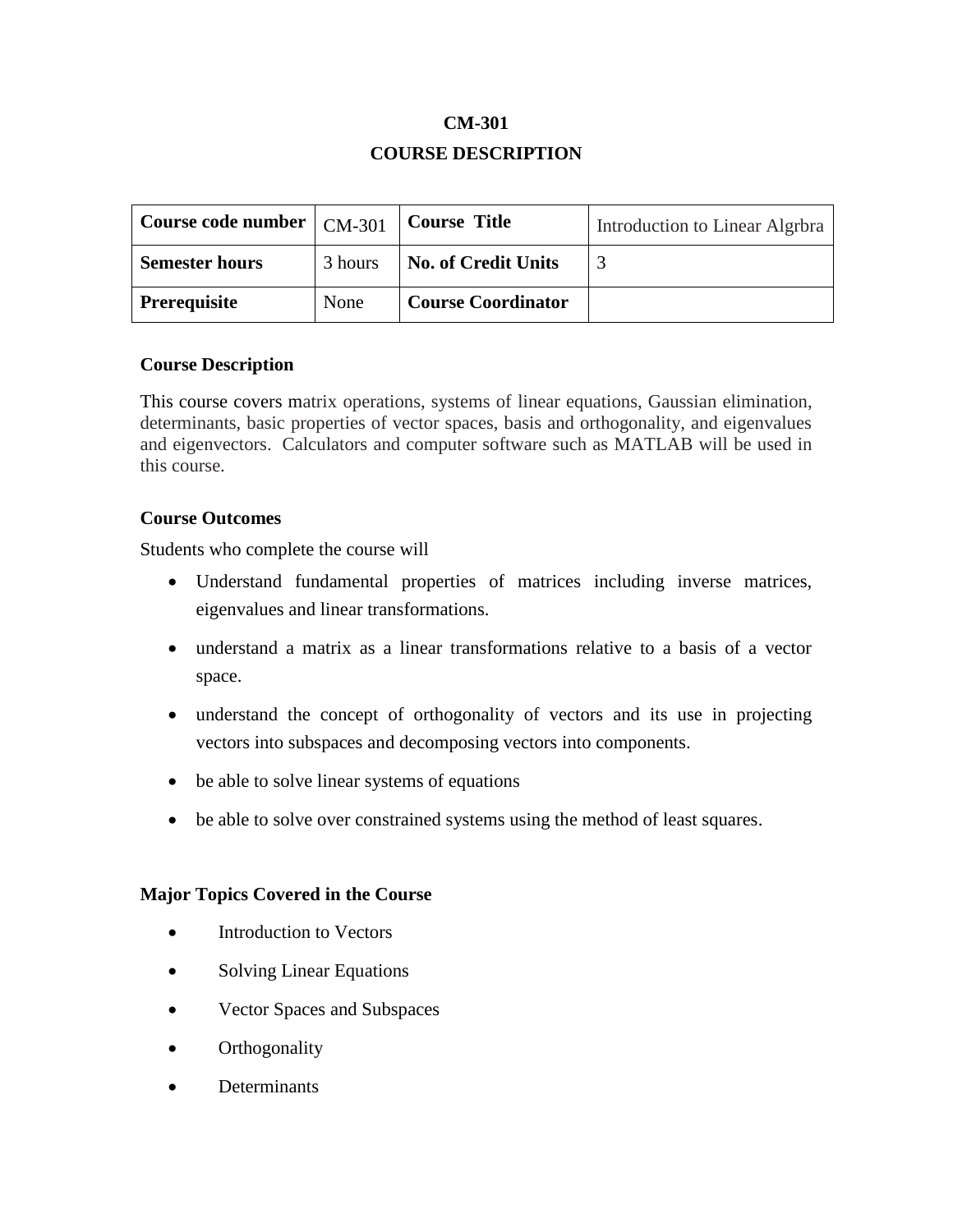- Eigenvalues and Eigenvectors
- Linear Transformations
- Complex Vectors and Matrices
- Numerical Linear Algebra

#### **Assessment Plan for the Course**

| Attendance  | 10%  |
|-------------|------|
| Quizzes     | 10%  |
| Assignment  | 20 % |
| <b>Test</b> | 10%  |
| Final Exam  | 50%  |

#### **Grading System**

UCSY follows a letter grade system comprising of grades A, A-, B+, B, B-, C+, C, C-, D and F. All marks obtained by students during the semester will be used in the grading process. A grade of "D" is considered a passing grade for undergraduate courses. For undergraduate students, a grade of "C" or better is required in this course because it is a prerequisite for other courses in the program. **The student who gets the grade point less than 2 must do Re-Exam.**

| The grading scale for this course is: |                     |                    |  |  |  |
|---------------------------------------|---------------------|--------------------|--|--|--|
| <b>Marks obtained</b>                 | <b>Letter Grade</b> | <b>Grade Point</b> |  |  |  |
| $>=90$                                | A                   | 4                  |  |  |  |
| $85 - 89$                             | $A -$               | 3.75               |  |  |  |
| $80 - 84$                             | $B+$                | 3.25               |  |  |  |
| $75 - 79$                             | B                   | 3                  |  |  |  |
| $70 - 74$                             | $B-$                | 2.75               |  |  |  |
| $65 - 69$                             | $C_{\pm}$           | 2.25               |  |  |  |
| $60 - 64$                             | C                   | 2                  |  |  |  |
| $55 - 59$                             | $C-$                | 1.75               |  |  |  |
| $50 - 54$                             | D                   | 1                  |  |  |  |
| $0 - 49$                              | F                   |                    |  |  |  |

**Fail Grade and Re-Exam: C-,D,F (Grade point <2)**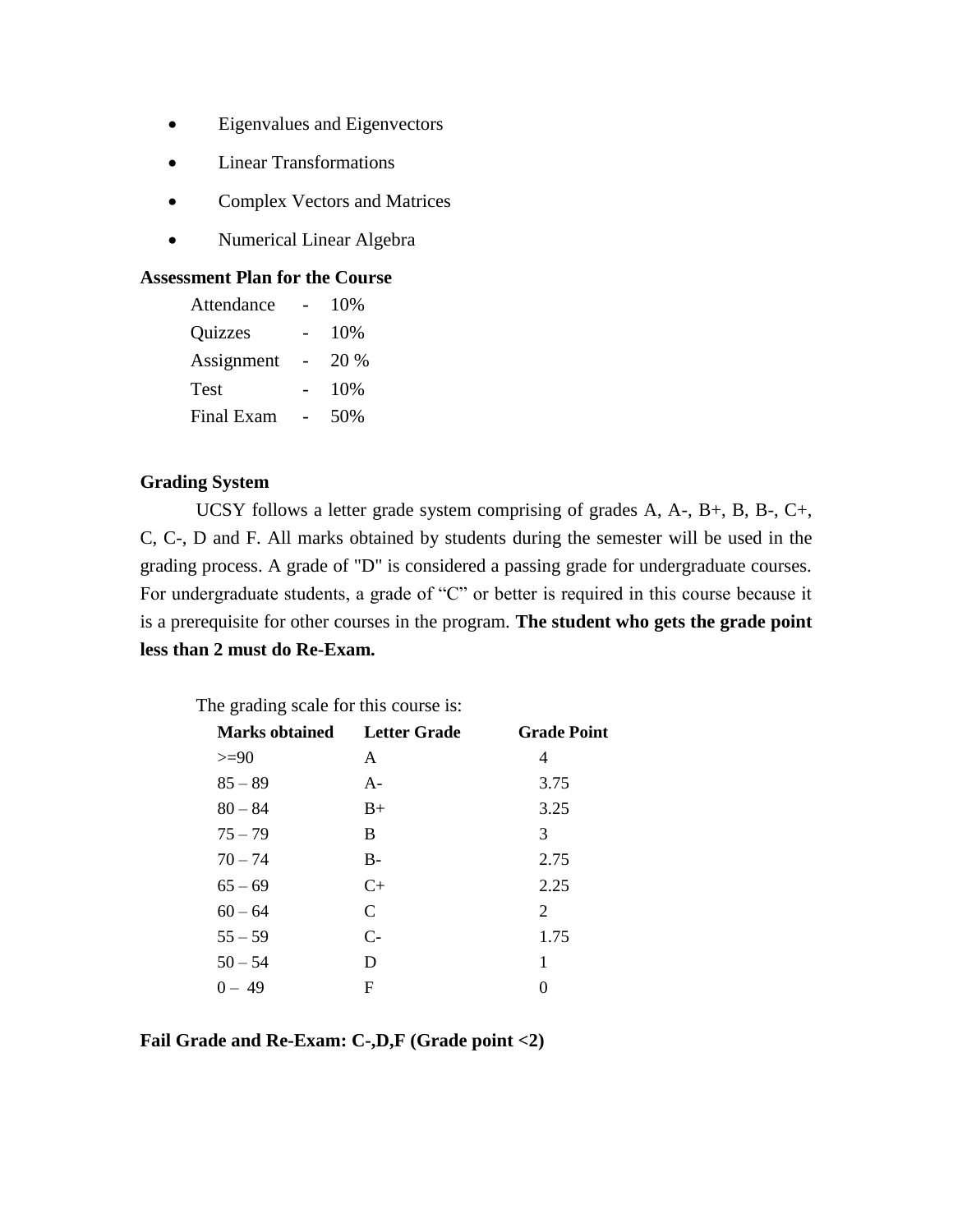### **Tentative Lesson**

| N <sub>0</sub> | <b>Topics</b>                                     | Week | <b>Remark</b> |
|----------------|---------------------------------------------------|------|---------------|
| 1              | <b>1 Introduction to Vectors</b>                  |      |               |
|                | <b>Vectors and Linear Combinations</b>            |      |               |
| $\overline{2}$ | Lengths and Dot Products                          |      |               |
| 3              | Matrices                                          |      |               |
|                | <b>2 Solving Linear Equations</b>                 |      |               |
| $\overline{4}$ | <b>Vectors and Linear Equations</b>               |      |               |
| 5              | The Idea of Elimination                           |      |               |
| 6              | <b>Elimination Using Matrices</b>                 |      |               |
| 7              | <b>Rules for Matrix Operations</b>                |      |               |
| 8              | <b>Inverse Matrices</b>                           |      |               |
| 9              | Elimination = Factorization: $A = LU$             |      |               |
| 10             | <b>Transposes and Permutations</b>                |      |               |
|                | <b>3 Vector Spaces and Subspaces</b>              |      |               |
| 11             | <b>Spaces of Vectors</b>                          |      |               |
| 12             | The Nullspace of A: Solving $Ax = 0$ and $Rx = 0$ |      |               |
| 13             | The Complete Solution to $Ax = b$                 |      |               |
| 14             | Independence, Basis and Dimension                 |      |               |
| 15             | Dimensions of the Four Subspaces                  |      |               |
|                | <b>4 Orthogonality</b>                            |      |               |
| 16             | Orthogonality of the Four Subspaces               |      |               |
| 17             | Projections                                       |      |               |
| 18             | <b>Least Squares Approximations</b>               |      |               |
| 19             | <b>Orthonormal Bases and Gram-Schmidt</b>         |      |               |
|                | <b>5 Determinants</b>                             |      |               |
| 20             | The Properties of Determinants                    |      |               |
| 21             | <b>Permutations and Cofactors</b>                 |      |               |
| 22             | Cramer's Rule, Inverses, and Volumes              |      |               |
|                | <b>6 Eigenvalues and Eigenvectors</b>             |      |               |
| 23             | Introduction to Eigenvalues                       |      |               |
| 24             | Diagonalizing a Matrix                            |      |               |
| 25             | <b>Systems of Differential Equations</b>          |      |               |
| 26             | <b>Symmetric Matrices</b>                         |      |               |